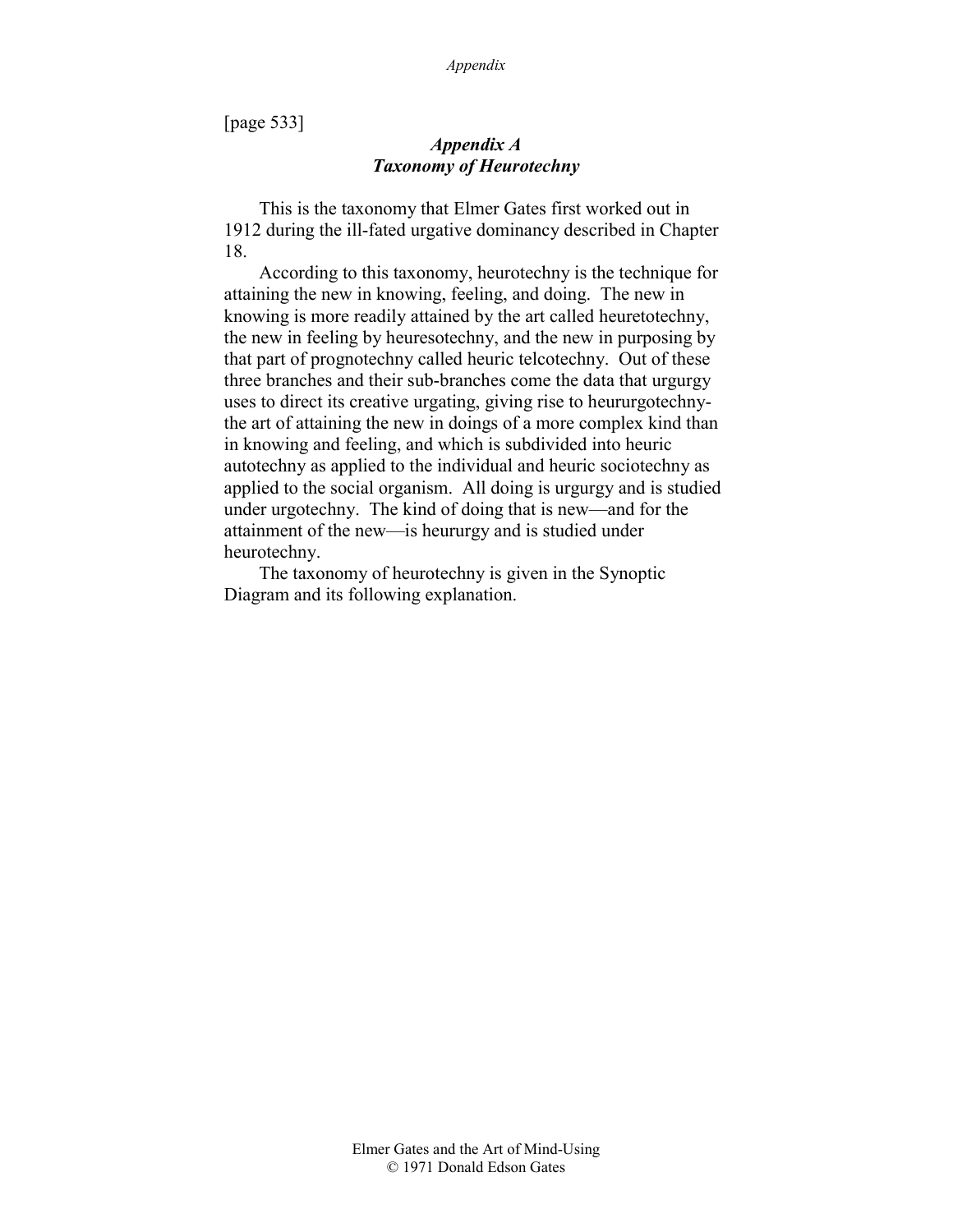#### *Appendix*

[pages 534 & 535]]

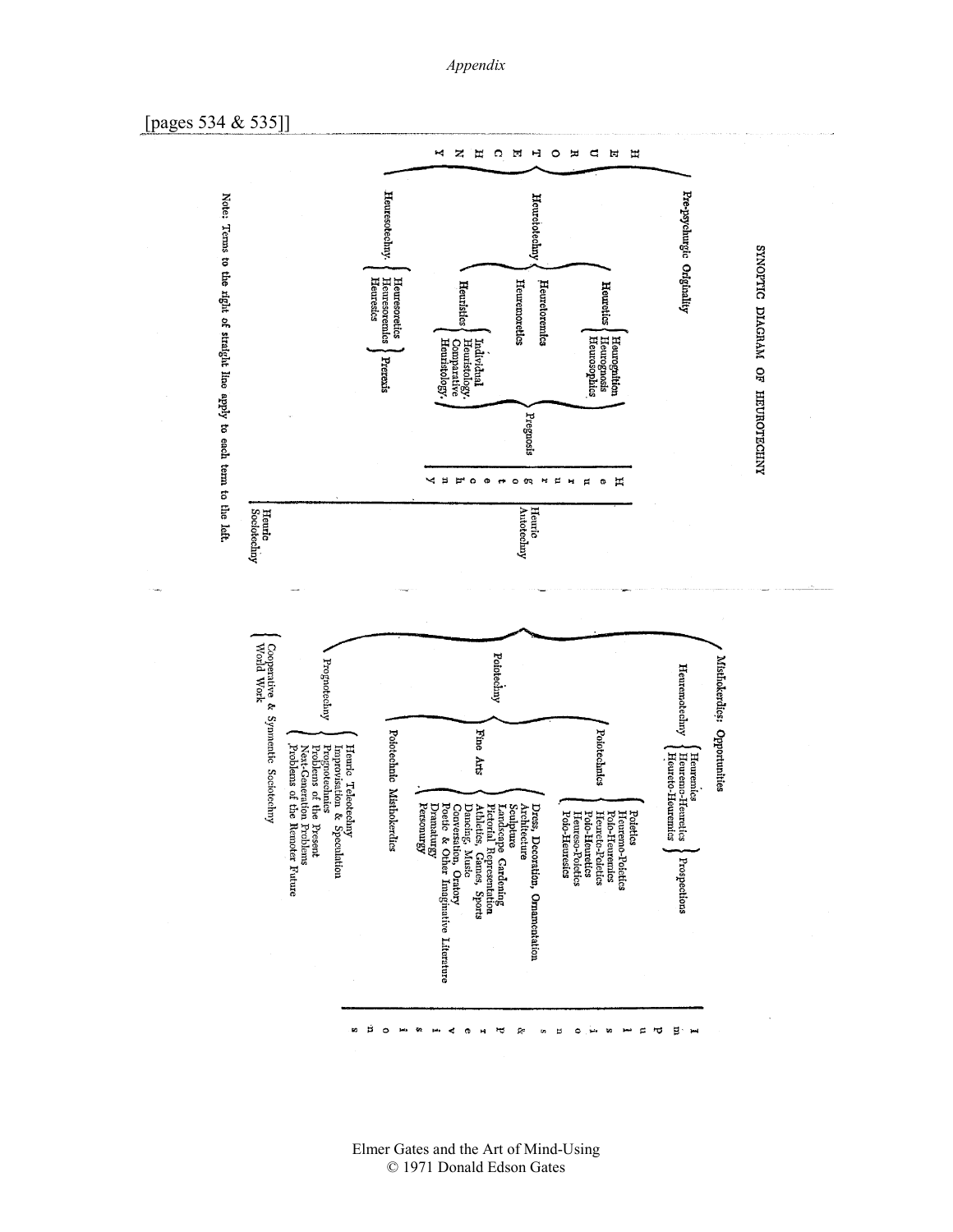[page 536]

### (Adapted.)

*Heurotechny* is the general name for our special understanding of the pre-psychurgic stage of originality, and for the psychurgic stages of the following: heuretotechny, or discovering; heuresotechny, or esthesiating; misthokerdics, or livelihood and business; heuremotechny, or inventing; poiotechny, or esthetic creating; prognotechny, or prejudging values; and for sociotechny, or dealing with persons.

*Heuric autotechny* is comprised of four arts—misthokerdics, heuremotechny, poiotechny, and prognotechny; all are degrees and kinds of creating. Heuremotechny is more creative than misthokerdics, less than poiotechny, but all are creative. When a man begins to make a living, he is creatively productive; when he invents, he enlarges his creative power and results; when his creative imagination gives new fine arts, he becomes still more creative; and when he prognoses, still more. Invention is not synonymous with creative work as often supposed, but is a degree of creation.

*Misthokerdies* is used by heuremoretics just as inventions are used as data for poiotechny, which the higher creative work uses as tools. A creative artist or organizer uses inventions and persons as mere materials by which he gives embodiment to his conceptions and aims. In like manner heuric sociotechny is creative. One may apply the processes of heuric autotechny and of heuric sociotechny to heuretotechny and augment knowledge and do creative work of the highest order, but discovery in itself is not invention.

One may invent a wheel and discover a new chemical, but the former cannot be discovered nor the latter invented. A machine may be invented; a fact or law has to be discovered, a principle insighted. The mental processes are different. *Heuretotechny* is the finding of a new thing, as when an explorer finds a new animal or plant. The exploration may

#### [page 537]

require courage, skill, and money, but the mental process of finding a new thing is the simplest kind of heuretotechuy. To discover a new fact requires more mental ability, a new law, still more; to arrive at a true and new principle, still more. New insights require sophic ability. Heuretotechny creates science; and when especially applied to it is epistemics.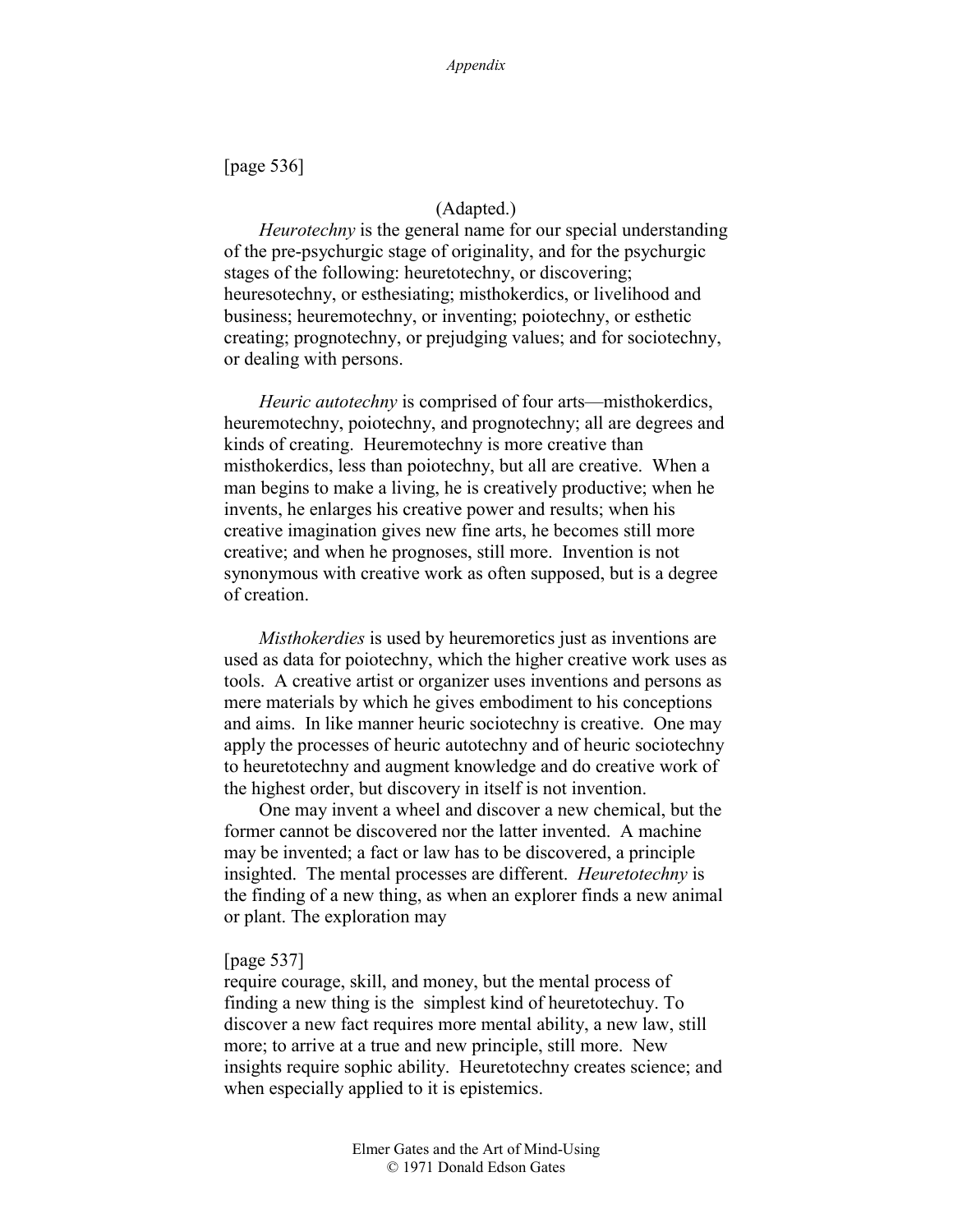*Heuresotechny* studies the esthesias. A new one may rise in a person by growth: he cannot discover it except in the sense of an explorer of the inner world who by introspection detects an esthesia of which he previously was unaware. Heuresotechny may develop new esthesias in a person or train him to become aware of more of them, may normalize and intensify them, and teach how to utilize them.

The new in cognition (intellection, introspection, esthesis, urgation) and the new in cognosis and the new in sophics (philosophy and religion) are discovered by different kinds of discovering; and in each the new in the cognic, esthic, and urgic branches is discovered by different modes. All these differences, hard to define, are fully recognized in this terminology. Thus there are the cognitive, cognostic, and sophic *kinds* of heurotechny; and of each kind there are three *modes*. Heuretotechny is the cognic mode, heuresotechny the esthic mode, and heururgotechny the urgic mode. Simple, is it not! But it has gradually become so after forty years of constant improvement.

The distinction between the process of invention and the process of discovery is complete: "heuremo" means invention, and "heureto" means discovery. The seven kinds of creative work are different. Heuretotechny *discovers*; heuremotechny takes the discoveries and all things and knowledge and *invents*. Heuresoretics leads to new esthesias; heuresoremics teaches how best to enjoy them. Poiotechny uses all these urgids creatively according to *esthetic* needs. In heuremotechny, science is the slave of invention; in heuretotechny, invention is the slave of science; but the two arts are never entirely disassociated. In the

### [page 538]

long run science is master. Poiotechny uses both science and invention as the tools with which to achieve the desires that are normalized and trained by heuresotechny. Creative work aids both science and invention. Every step in invention involves some discovering, and every step in discovery some inventing, and in both there may be more or less creative work.

*Misthokerdics* is that branch of heuric autotechny dealing with livelihood and business. The making of a livelihood without carrying on a business for profit is misthics. The carrying on of a business for profit is kerdics.

*Heuremotechny*, the art of inventing, has three divisions. Heuremics deals with inventing as a mode of ingenuity. Heuremoheuretics is inventively-directed scientific research for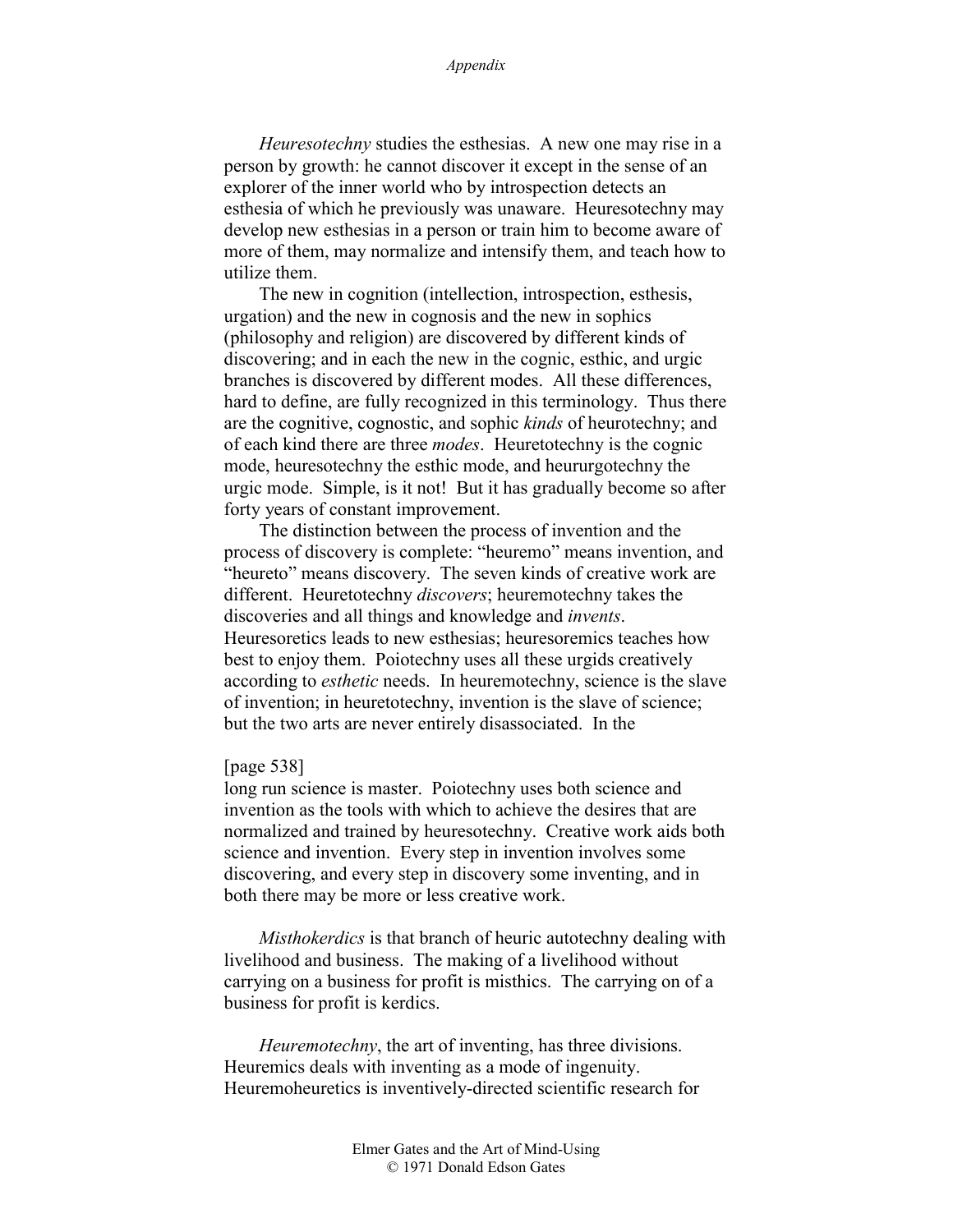special lines of invention. (Heuremics will experimentally try everything to make a better adhesive, but heuremo-heuretics will study the chemistry of adhesives and the physical problems involved in cementation, and apply that special knowledge to making an adhesive.) Heureto-heurermics deals with scientific research from a more purely scientific interest; it applies invention directly to methods of scientific research, hoping to discover the conditions of human welfare in that domain.

The stage of discovery is *Heuretotechny*, and is comprised of four divisions. 1) Heuretics is carried on for the advancement of science and sophics or as a predilective passion. It is subdivided into heurognition (original intellectuating and introspection) as well as heurognosis and heurosophics. The heurist is looking for contributions to scientifically-organized knowledge, for insights and generalizations in philosophy, and for impulses and conduct as contributions to his conscious relatedness (religion). Scientific research and philosophic insighting become a religious duty and worship; art and industry and science and sophics are his religion. 2) In heuretoremics the scientist applies scientific knowledge, sophic insights, and religious feeling and impulses to the

#### [page 539]

improvement of the *arts of inventing and discovering and creating*. 3) ln heuremoretics the scientist applies scientific knowledge, sophic insights, and religious feelings and impulses and an improved art of inventing, discovering, and creating to *training and organizing inventors*. Inventors as assistants become the scientist's tools of research and instruments of revelation. 4) Heuristics studies heurists (inventors and discoverers and creative workers generally) just as a scientist studies any other natural phenomena, for science's sake. Likewise the scientist studies the Achieved Results of heurists (individual and comparative heuristology), and organizes them.

*Heuresotechny* is the art by which the individual is awakened to esthesias of which he would not have become aware, and of developing new esthesias in the individual and the race. It is for attaining the desirable cunesthesias and avoiding or minimizing the undesirable kakesthesias that all cognitive urgation is carried on, and it is solely as a guide to this urgation that cognitive knowledge has value. To determine what are the normal esthesias for any race is necessarily the first step in the safe and sane organization of the heurotechnical work of that race. Heuresotechny is subdivided into heuresoretics, the art of awakening and developing new esthesias; heuresoremics, the art of inventing esthesic arts (fine